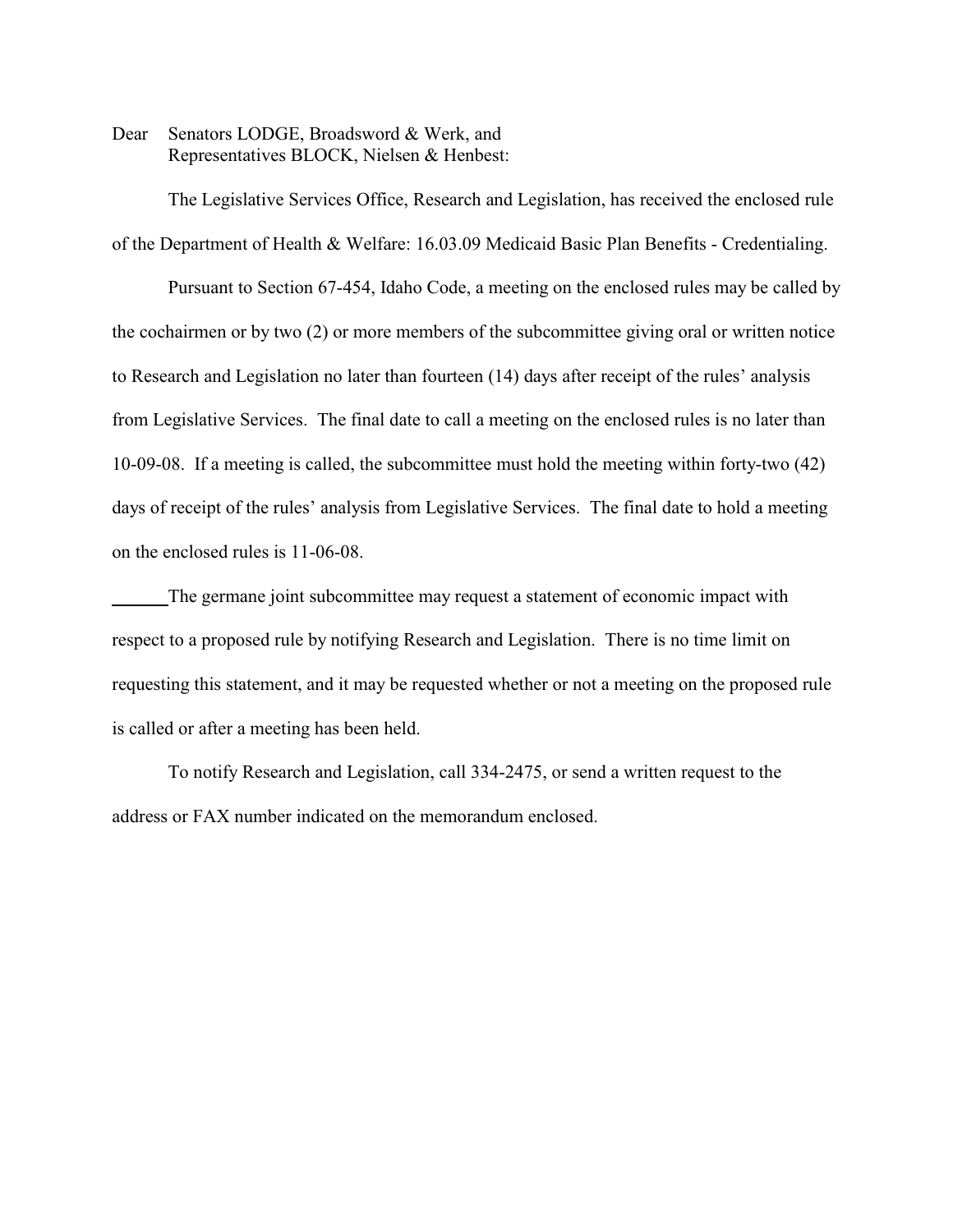## **MEMORANDUM**

| TO:             | Rules Review Subcommittee of the Senate Health & Welfare Committee and the<br>House Health & Welfare Committee            |
|-----------------|---------------------------------------------------------------------------------------------------------------------------|
| <b>FROM:</b>    | Research & Legislation Staff - Paige Alan Parker                                                                          |
| DATE:           | September 22, 2008                                                                                                        |
| <b>SUBJECT:</b> | Department of Health and Welfare - IDAPA 16.03.09 - Medicaid Basic Plan<br>Benefits (Docket No. 16-0309-0802) (Proposed)) |

By this Proposed and Temporary Rule docket, the Department of Health and Welfare amends IDAPA 16.03.09 (Docket No. 16-0309-0802)(hereinafter "proposed rule").

The Department states that it is making changes regarding the credentialing of mental health clinic services providers in order to clarify credentialing terminology and criteria.

According to the Department, the proposed rule is authorized pursuant to sections 56- 202(b), 56-203(g) and (I) and 56-250 through 56-257, Idaho Code. Section 56-202(b), Idaho Code, provides the Department with general and broad rulemaking authority. Section 56-203, Idaho Code, provides the Department with various powers, including to define persons entitled to medical assistance in such terms as will meet requirements for federal participation in medical assistance payments and to determine the amount, duration and scope of care and services to be purchased as medical assistance on behalf of needy eligible individuals. Sections 56-250 through 56-257, Idaho Code, are part of the Idaho Medicaid Simplification Act, adopted by the Legislature in 2006. Pursuant to section 56-253(8), Idaho Code, the Department's Director is given the authority to promulgate rules consistent with the Act.

According to the Department, no fee or charge is imposed by the proposed rule and there is no anticipated impact to the General Fund. According to the Department, negotiated rulemaking was not conducted but that an informal meeting was held with stakeholders in late July. No notice of negotiated rulemaking was published in the Administrative Bulletin, but an online notice was placed on the Department's web site and on the Administrative Rules Coordinator's July calender page. The Department states that a public hearing will be scheduled if requested in writing by 25 persons, a political subdivision or an agency not later than October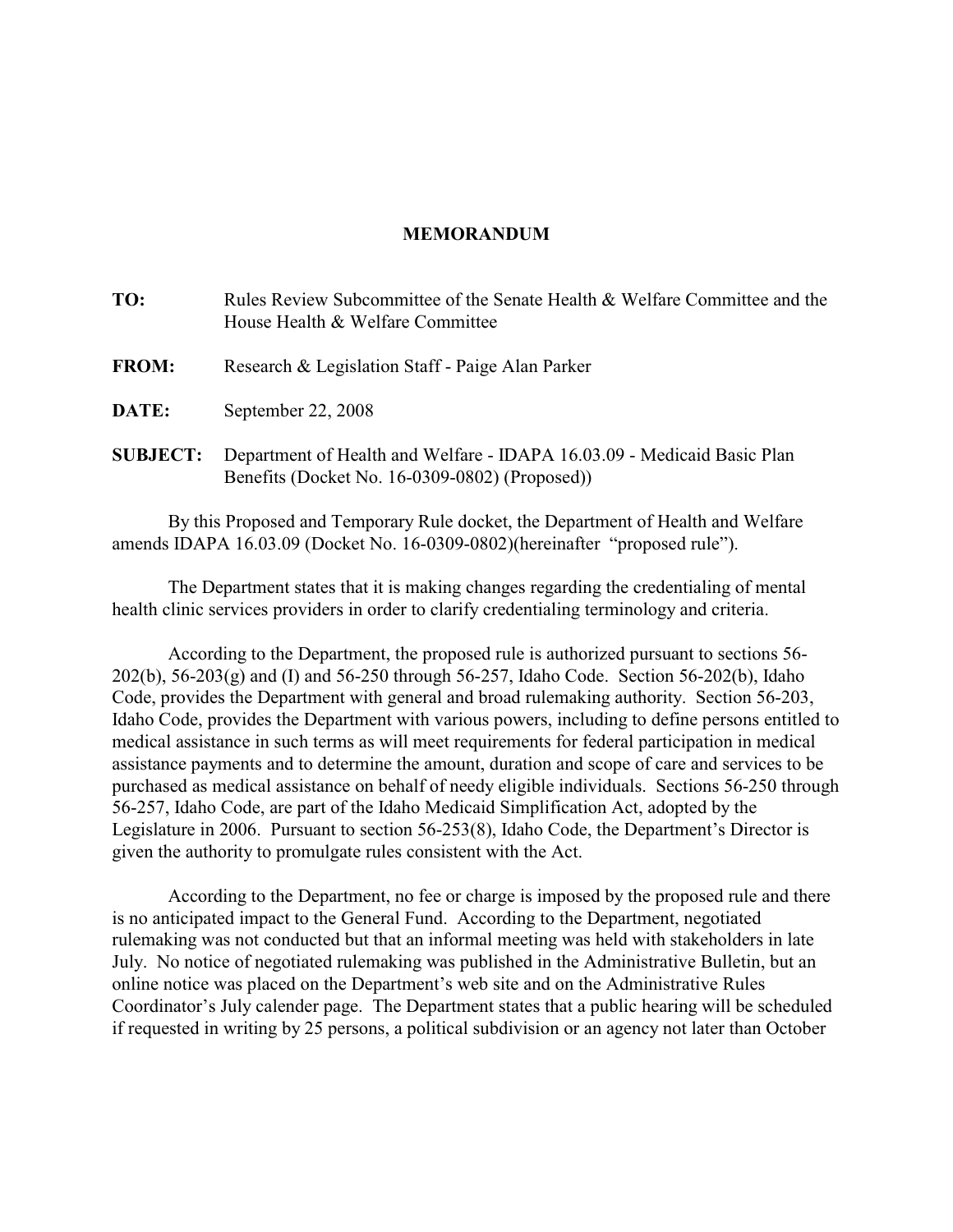15, 2008. All written comments must be delivered to the Department on or before October 22, 2008.

## **ANALYSIS**

The proposed rule deletes the introductory three-year "phase in" language of section 712 dealing with Mental Health Clinic Services - Credentialing Responsibilities of the Department. Existing provider and new provider applicants have ten business days of receipt of notice to submit additional information if the application is not in substantial compliance with the rules. Section 712.02.

Under the proposed rule, if a new provider applicant successfully passes the application portion of the credentialing, an up to 180 day temporary credential will be issued. If the provider applicant is deemed to be in substantial compliance with the rules, the temporary credential will be converted to a full credential. Otherwise the temporary credential will expire and the provider applicant will not be reconsidered for twelve months. Section 712.04.

Added as part of the initial credentialing process is "self study" which, according to the proposed rule, provides the agency the opportunity to formally document policies and procedures that demonstrate compliance with the provider responsibilities (section 713) and the provider agency requirements (section 714) of the rule. Section 712.05.b. Under the proposed rule, elements of the application include ownership and governance, physician contract for medical and clinical oversight and supervision, proof of appropriate insurance, appropriate employment and contract documentation, and copies of relevant licenses and transcripts. Section 712.05.a. The proposed rule explains that the on-site review portion of the application provides the Department the opportunity to observe service delivery and ensure the agency actually implements and complies with its policies and procedures. Section 712.05.c.

Providers that have been accredited by specified private accreditation agencies are exempt for the credentialing process. The proposed rule provides that other accrediting agencies may be determined acceptable upon Department review. The proposed rule requires providers to submit appropriate documentation of their private accreditation status. Section 712.06.

The proposed rule substitutes "denied" for "suspended" in specifying when an agency's credential will expire. Section 712.07. The proposed rule also clarifies the additional reasons for the revocation of credentials. Section 712.09.

# **SUMMARY**

Except as discussed above, the Department's proposed rule appears to be authorized under sections 56-202(b) and 56-253(8), Idaho Code.

cc: Randy May, Department of Health and Welfare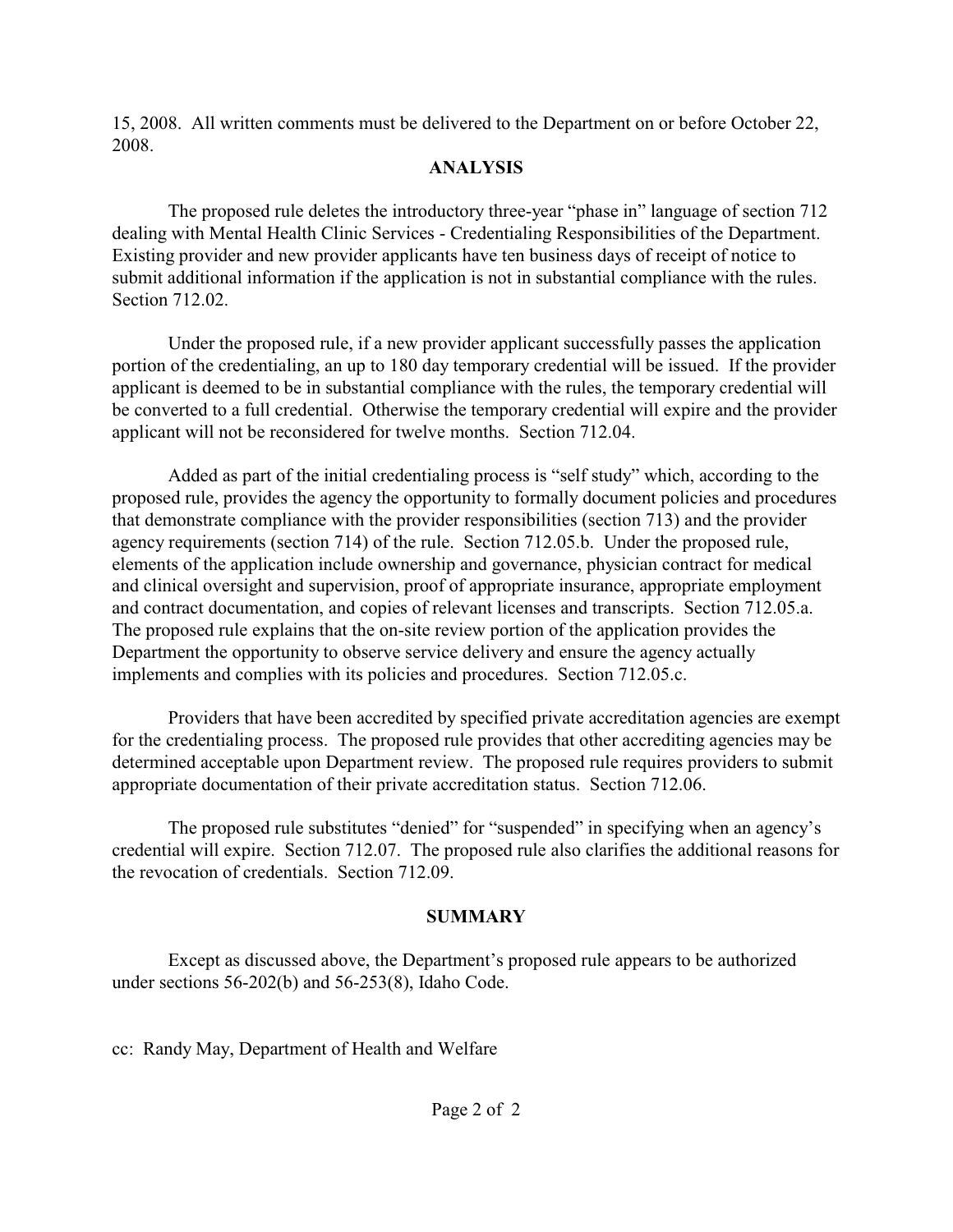## **IDAPA 16 - DEPARTMENT OF HEALTH AND WELFARE**

## **16.03.09 - MEDICAID BASIC PLAN BENEFITS**

### **DOCKET NO. 16-0309-0802**

### **NOTICE OF RULEMAKING - PROPOSED RULE**

**AUTHORITY:** In compliance with Section 67-5221(1), Idaho Code, notice is hereby given that this agency has initiated proposed rulemaking procedures. The action is authorized pursuant to Sections 56-202(b), 56-203(g), 56- 203(i), 56-250 through 56-257, Idaho Code.

**PUBLIC HEARING SCHEDULE:** Public hearing(s) concerning this rulemaking will be scheduled if requested in writing by twenty-five (25) persons, a political subdivision, or an agency, not later than Wednesday, October 15, 2008.

The hearing site(s) will be accessible to persons with disabilities. Requests for accommodation must be made not later than five (5) days prior to the hearing, to the agency address below.

**DESCRIPTIVE SUMMARY:** The following is a nontechnical explanation of the substance and purpose of the proposed rulemaking:

The Department is making changes in the rules regarding the credentialing of providers of mental health clinic services. These changes clarify credentialing terminology as well as the credentialing criteria for new and existing providers. These proposed changes will make the credentialing process easier to understand for providers, Medicaid staff, and the Credentialing Contractor.

**FEE SUMMARY:** The following is a specific description of the fee or charge imposed or increased: NA

**FISCAL IMPACT:** The following is a specific description, if applicable, of any fiscal impact on the state general fund greater than ten thousand dollars (\$10,000) during the fiscal year.

There is no anticipated fiscal impact to the state general fund related to this rulemaking.

**NEGOTIATED RULEMAKING:** Pursuant to 67-5220(2), Idaho Code, negotiated rulemaking was not conducted.

However, an informal meeting to negotiate the content of the rule was held with stakeholders on Monday, July 28, 2008. Due to time constraints, no notice was published in the Administrative Bulletin. However, an online notice was placed on the external Health and Welfare website. Also, a link to this notice was placed on the July calendar page of the state's Administrative Rules Coordinator.

**ASSISTANCE ON TECHNICAL QUESTIONS, SUBMISSION OF WRITTEN COMMENTS:** For assistance on technical questions concerning the proposed rule, contact Randy May at (208) 334-5747*.*

Anyone may submit written comments regarding this proposed rulemaking. All written comments must be directed to the undersigned and must be delivered on or before Wednesday, October 22, 2008.

DATED this 5th day of August, 2008.

Tamara Prisock DHW - Administrative Procedures Section 450 W. State - 10th Floor P.O. Box 83720 Boise, ID 83720-0036 (208) 334-5564 phone (208) 334-6558 fax <dhwrules@dhw.idaho.gov>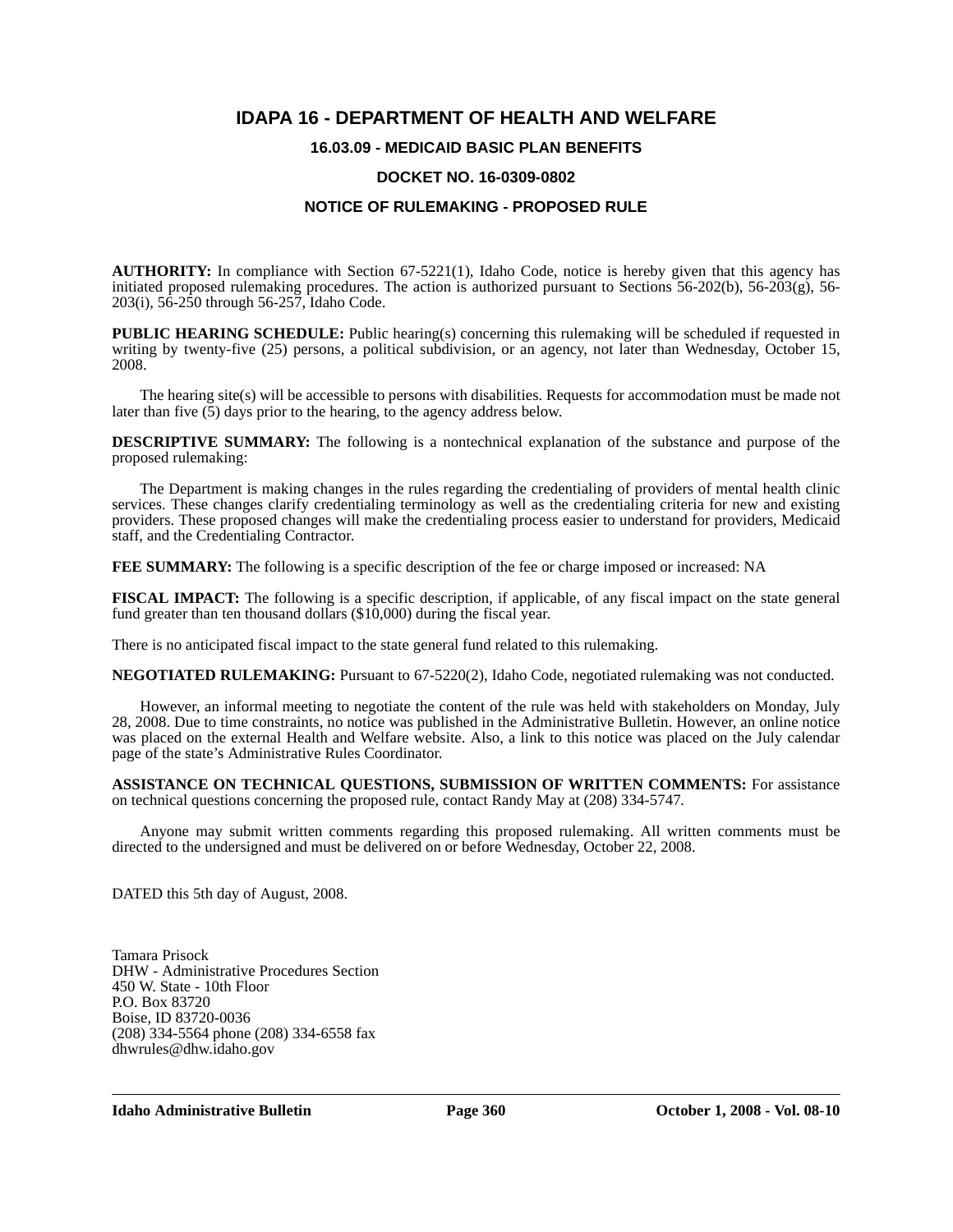### **THE FOLLOWING IS THE TEXT OF DOCKET NO. 16-0309-0802**

#### **712. MENTAL HEALTH CLINIC SERVICES - CREDENTIALING RESPONSIBILITIES OF THE DEPARTMENT.**

*The Department is phasing in the Credentialing Program in 2006. During the first three (3) years of development the following will take place: (3-30-07)*

**01. Reimbursement**. A mental health clinic must be designated as credentialed or provisionally credentialed in order to receive Medicaid reimbursement for services. Any agency that fails to <u>achieve or</u> maintain credentialed status will have its Medicaid provider agreement terminated.  $\overline{(3-30-07)}$ credentialed status will have its Medicaid provider agreement terminated.

**02.** Application. All existing providers and new provider applicants must submit an application for credentialing that will be reviewed in order to proceed with the credentialing process and obtain the required credential by the Department. All initial applications will be responded to within thirty (30) calendar days. If the application is incomplete or is not in substantial compliance with these rules, the applicant must submit the additional information within ten (10) business days of receipt of notice for the application to be considered further. The application will be reviewed up to three (3) times. If the applicant has not provided the required information by the third submittal, then the application will be denied and the application will not be considered again for twelve (12) months.  $\left(3-30-07\right)$ months. *(3-30-07)*( )

**03. Temporary Credentialed Status**. In order for existing providers to be able to continue to provide services during *these first three (3) years* initial development, the Department will grant a one-time temporary credential to all existing providers. credential to all existing providers.

**04.** New Providers. *Once the Credentialing Program is initiated n*New provider applicants will be required to submit a*n* credentialing application and successfully complete the credentialing application process as a condition for Department approval as a Medicaid provider. If the new provider applicant successfully passes the application portion of credentialing, then a temporary credential will be issued to the provider for up to one hundred eighty  $(180)$  days. Within the one hundred eighty  $(180)$  days, an on-site review will be conducted. If the provider applicant is deemed to be in substantial compliance with these rules, then the temporary credential will be converted to a full credential. If the provider fails to be in substantial compliance, then the temporary credential will expire, credentialed status will be denied, and the provider applicant will not be considered for credentialing again for twelve (12) months. (12) months. *(3-30-07)*( )

**05. Elements of Credentialing**. The initial credentialing process consists of the application, self-study, n-site review for compliance with the requirements of these rules.  $\left(3\text{-}30\text{-}07\right)$ and an on-site review for compliance with the requirements of these rules.

The application provides documentation the agency has met the criteria set forth in these rules. Elements contained in the application include:

| 1.               | Ownership and governance;                                                                       |  |
|------------------|-------------------------------------------------------------------------------------------------|--|
| . .<br>ii.       | Physician contract for medical and clinical oversight and supervision:                          |  |
| $\cdots$<br>111. | <u>Proof of appropriate insurance;</u>                                                          |  |
| 1V.              | Appropriate employment and contract documentation; and                                          |  |
| <u>v.</u>        | Copies of relevant licenses and transcripts.                                                    |  |
| <u>b.</u>        | The self-study provides the agency the opportunity to formally document policies and procedures |  |

that demonstrate compliance with Sections 713 and 714 of these rules.

**c.** The on-site review provides the Department the opportunity to observe service delivery and ensure